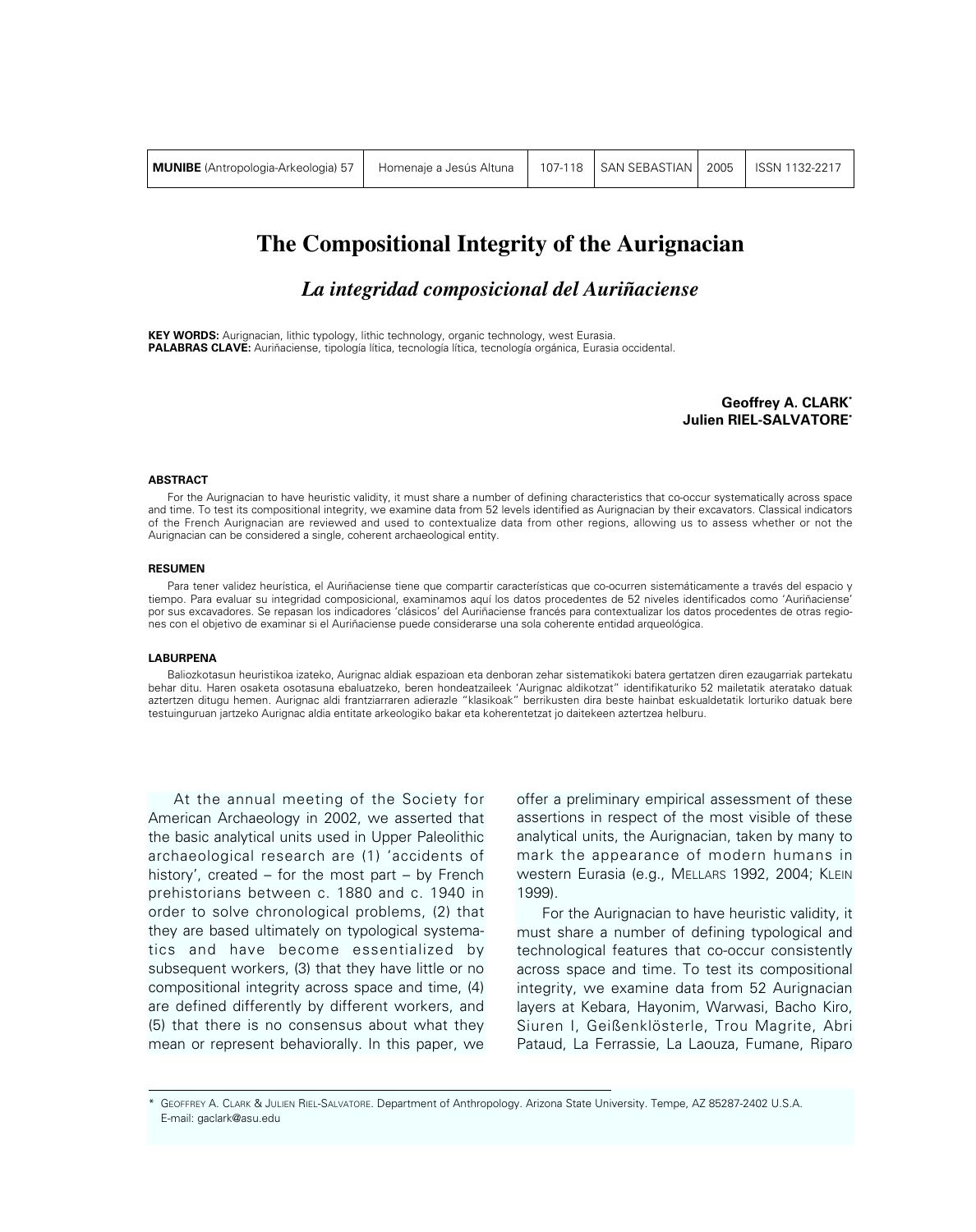Mochi, Castelcivita, El Castillo, and Cueva Morín. All sites are compared to one another on the basis of (1) relative frequencies of endscrapers, burins, and Dufour bladelets; (2) aspects of technology that monitor the prevalence of lamellar blanks (blades, bladelets), and debitage characteristics, and (3) observations about organic technologies, 'art', and personal adornment. Indicators of the classic French Aurignacian are reviewed and are used as a yardstick to contextualize data from other regions, allowing for quantitative assessment of whether or not the Aurignacian can be considered a single, coherent entity, suitable for use as an analytical device. We close with some observations on the problematic nature of 'historicity' (i.e., treating pattern and process in the remote past as if they were analogous to patterns and processes known from recent historical contexts), and some remarks on the role of formal convergence in lithic technology.

# **A BRIEF HISTORY OF THE FRENCH AURIGNACIAN**

After it was first defined at Aurignac by Lartet, de Mortillet and their contemporaries in the last quarter of the 19<sup>th</sup> century, the Aurignacian was reassessed by BREUIL (e.g., 1912) to account for the discoveries of Piette and others in the 1890s. On the basis of characteristic typological features, Breuil created a unilineal scheme that divided the Aurignacian into three chronological subdivisions (Lower, Middle, Upper) with the latest supposedly allochthonous, unrelated to the others. In the 1930s, PEYRONY (1933) revised Breuil's scheme based on his work at La Ferrassie, creating a 'parallel-phylum' model in which Breuil's Lower and Upper Aurignacian were reassigned to a separate 'Perigordian culture' (eventually divided on typological criteria into six phases). Breuil's

Middle Aurignacian was retained and divided into five phases. Shortly thereafter, GARROD (1936) proposed that Peyrony's Lower Perigordian be redesignated the Châtelperronian and his Upper Perigordian the Gravettian, changes predicated on a supposed lack of phylogenetic relationship between the former and the latter. These ideas were contested in various segments of the French research tradition over the 1940s and 1950s, with the status of Peyrony's Pergordian II, which had a lot of backed bladelets, being particularly controversial. In the 1950s, de SONNEVILLE-BORDES (e.g., 1958) and others argued that the Perigordian II showed greater similarity with the Aurignacian than with the Perigordian, and should therefore be extracted from its 'parent culture' and reassigned to the Aurignacian phylum. In the era of supposedly time-sensitive stylistic marker types, and in the absence of radiometric dates, this earliest Aurignacian phase was thought to pre-date Aurignacian I because of its stratigraphic position relative to the latter at sites like La Ferrassie. It was later christened Aurignacian 0 by DELPORTE (1968: 60). Despite the use of different typological systems (i.e., de SONNEVILLE-BORDES & PERROT, LAPLACE, HOURS, idiosyncratic) in different parts of Europe (e.g., France, Italy) and west Asia (e.g., the Levant, Zagros Mountains), there is a general impression that the earliest Aurignacian (= 0, I; Laplace's 'Proto-Aurignacian') is characterized by low tool-type diversity, a prevalence of Dufour bladelets, and very few bone tools and examples of 'art'. The modern view retains the notion of separate, penecontemporaneous 'phyla', although the credibility (and reality) of the various Aurignacian and Perigordian subdivisions continues to be debated, as does their behavioral meaning. A good synopsis of the history of Aurignacian research is given by DAVIES (2001: 195-201; see also DAVIES 1999).

### **AURIGNACIAN TYPOLOGICAL DIAGNOSTICS**

- carinated, keeled and 'nosed' endscrapers
- ordinary endscrapers made on blades (usually) or flakes (less commonly)
- big blades with invasive, scalar retouch (Aurignacian, strangled blades)
- busqué and/or Vachons type burins
- Dufour bladelets, Font-Yves/Krems-type retouched bladelets
- split-based bone 'points'
- lozenge-shaped, biconical points in ivory, antler and bone

Table 1. Aurignacian Typological Diagnostics.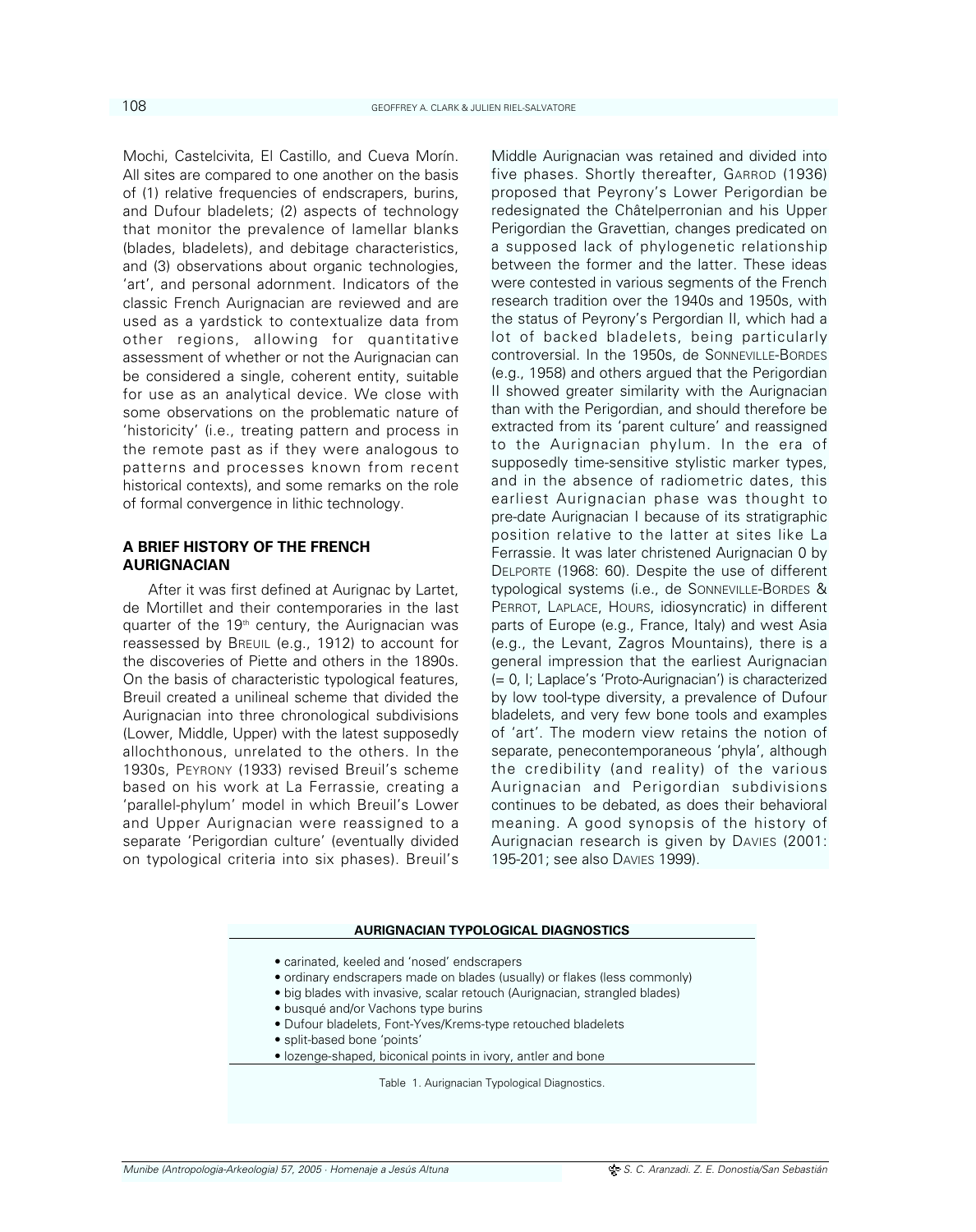# **THE IRREDUCIBLE AURIGNACIAN**

The Aurignacian is defined, first and foremost, by a set of supposedly diagnostic, allegedly time-sensitive 'index fossil' tool types (Table 1). The earliest Aurignacian assemblages are supposedly rather meagre overall, but have substantial numbers of Dufour bladelets and carinated endscapers. Aurignacian I is defined by the occurrence of split-based bone points, numerous carinated and nosed scapers, and by 'Aurignacian' and strangled blades. Aurignacian II is marked by flattened, lozenge-shaped bone points and large numbers of busqué burins, Aurignacian III by oval-sectioned lozenge-shaped bone and antler points, and the appearance of Vachons-type burins (which differ only minimally from busked burins), and Aurignacian IV by biconical bone points. The Aurignacian V diagnostics are contested, as is the existence of the subunit itself, with some workers defining it by the occurrence of conical, bevelled-based bone points, and others (e.g., DE SONNEVILLE - BORDES 1982) arguing on chronostratigraphic and typological criteria that the Aurignacian V is a chimera, and that Aurignacian V assemblages have been systematically misclassified.

In addition to these allegedly time-sensitive stylistic marker types, there are also a small number of subjectively-defined non-utilitarian criteria that, in a broader sense, are taken by some to mark the appearance of cognitively and behaviorally modern humans – a system of generalized, flexible behaviors fully consistent with those observed among foragers ethnographically (Table 2).

Although we have taken issue with the ability of typological systematics to make meaningful distinctions amongst Upper Paleolithic retouched stone tool assemblages (e.g., CLARK & al. 1986), and have questioned the logic of inference that underlies the meaning assigned to pattern defined on the basis of typological criteria (e.g., CLARK & LINDLY 1991, RIEL-SALVATORE & CLARK 2001, CLARK 2002), our purpose here is simply to assess whether or not the Aurignacian, as conventionally defined by west Eurasian workers, exhibits any compositional integrity whatsoever. Leaving aside the question of meaning, we and other workers (e.g., MIRACLE 1998, STRAUS 1996) have become skeptical of the assumption that the Aurignacian is a single 'thing', that it is technologically and typologically consistent across space and time. If it can be shown that it has no compositional integrity, its utility as an analytical unit is open to question.

# **THE TYPOLOGICAL COMPOSITION OF THE AURIGNACIAN**

There are c. 185 reliably dated Aurignacian, Aurignacian-like, Proto-Aurignacian, and 'Aurignacoid' (e.g., Bachokirian) assemblages known from western Eurasia, roughly a 36% sample of the 507 radiocarbon dates available for the western Eurasian Aurignacoid industries through the late 1990s (DAVIES 2001: 202). We were unable to come up with a figure for the total number of Aurignacian and Aurignacian-like sites and levels reported from the region, but were able to examine a subset of assemblages that correspond to 52 levels in the 16 sites listed in Table 3. These were sites reported in sufficient detail to allow us to record basic statistical data on the numbers and kinds of retouched tools recovered. We make no a priori judgements about the comparability of artifact type definitions employed by different workers.

Retouched tool totals on these 52 assemblages amounted to 15720 pieces, with an average retouched tool component of 302 pieces per assemblage. The range varied from a low of one retouched piece (Siuren I, Fc) to a high of 1515 (Mochi, G). The incidence of retouched pieces relative to the total size of the collection is extremely variable in the 46 levels reported in sufficient detail for the statistic to be computed<sup>1</sup>. It varies from lows of 3.3% (Chainça), 3.5% (Morín, 7) and 3.8% (Trou Magrite, 2) to highs of 82% (Castillo, 18) and 54.6-69.5% (eight Pataud levels). The mean relative frequency is 25.5%.

# **NON-UTILITARIAN INDICATORS OF 'AURIGNACIANNESS'**

- personal ornaments (beads made on organic blanks)
- tally-marked bone and antler objects; porTable art in general
- earliest examples of parietal art
- 'well-organized' campsites, with pits, constructed hearths and other features

Table 2. Non-Utilitarian Indicators of 'Aurignacianness'.

<sup>1)</sup> The relative frequency of retouched pieces is the total number of retouched pieces divided by the sum of unretouched flakes and blades, waste, cores and retouched pieces.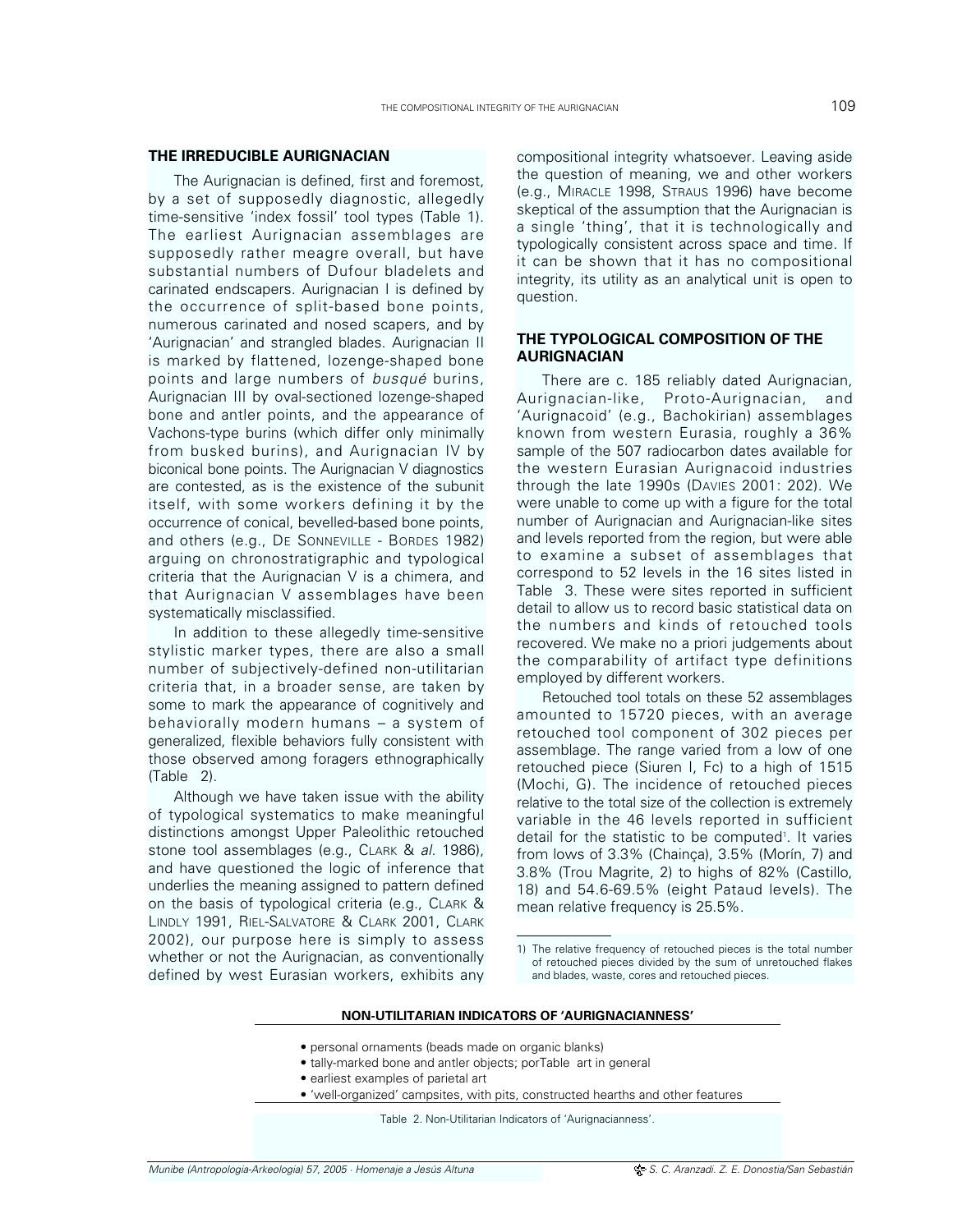Figure 1 displays notched box plots for endscraper, burin and Dufour bladelet relative frequencies, the only retouched types reported in sufficient quantities for statistical analysis. The notch corresponds to the median percentage of the corresponding class total (i.e., half of the levels are above, half below the notch). Figure 2 gives absolute frequencies (left margin) and relative frequencies (right margin) expressed as histograms for these common artifact types. Inspection of the figures underscores the extreme variability in these Aurignacian collections, even in regard to its supposed diagnostics. Particularly striking are the low values indicated by the notch points in Figure 1 (23%, 7%, 4% respectively). Many of the values in the  $10<sup>th</sup>$  percentile in Figure 2 are actually zeros for all three tool classes, and this is particularly true of the allegedly distinctive Dufour bladelets (see, e.g.,ZILHÃO & D'ERRICO 1999), lacking altogether at Chainça and Castillo, in Trou Magrite 3, Geißenklösterle AH III, Pataud 11, 13, 8-11 ent., and at all but one (7-6a) of the Bacho Kiro levels.



Figure 1. Box plots of the relative frequencies of endscrapers, burins and Dufour bladelets ( n = 51, Siuren I, lev. Fc had only a single retouched piece, a Dufour bladelet). 95% confidence intervals around the median.



Figure 2. Absolute and relative frequency distributions for endscrapers, burins and Dufour bladelets (n=51).

Figure 3 and Table 4 indicate the extent to which these major retouched tool classes are correlated with one another. There is a moderately strong negative relationship between Dufour bladelets and endscrapers ( $r = -0.640$ ) which might indicate the existence of at least two types of Aurignacian assemblage, as defined typologically (although sampling error is clearly a problem here). Table 5 displays the basic relative frequency statistics for the retouched tools; Table 6 summarizes the incidence of assemblages that fall outside the mean  $\pm$  one standard deviation. The tables show that 61% of the assemblages (31/51) do not fall within one standard deviation of the mean for at least one of the three typological classes used to define the Aurignacian (more broadly, the EUP). Note that this figure includes assemblages that depart from the expected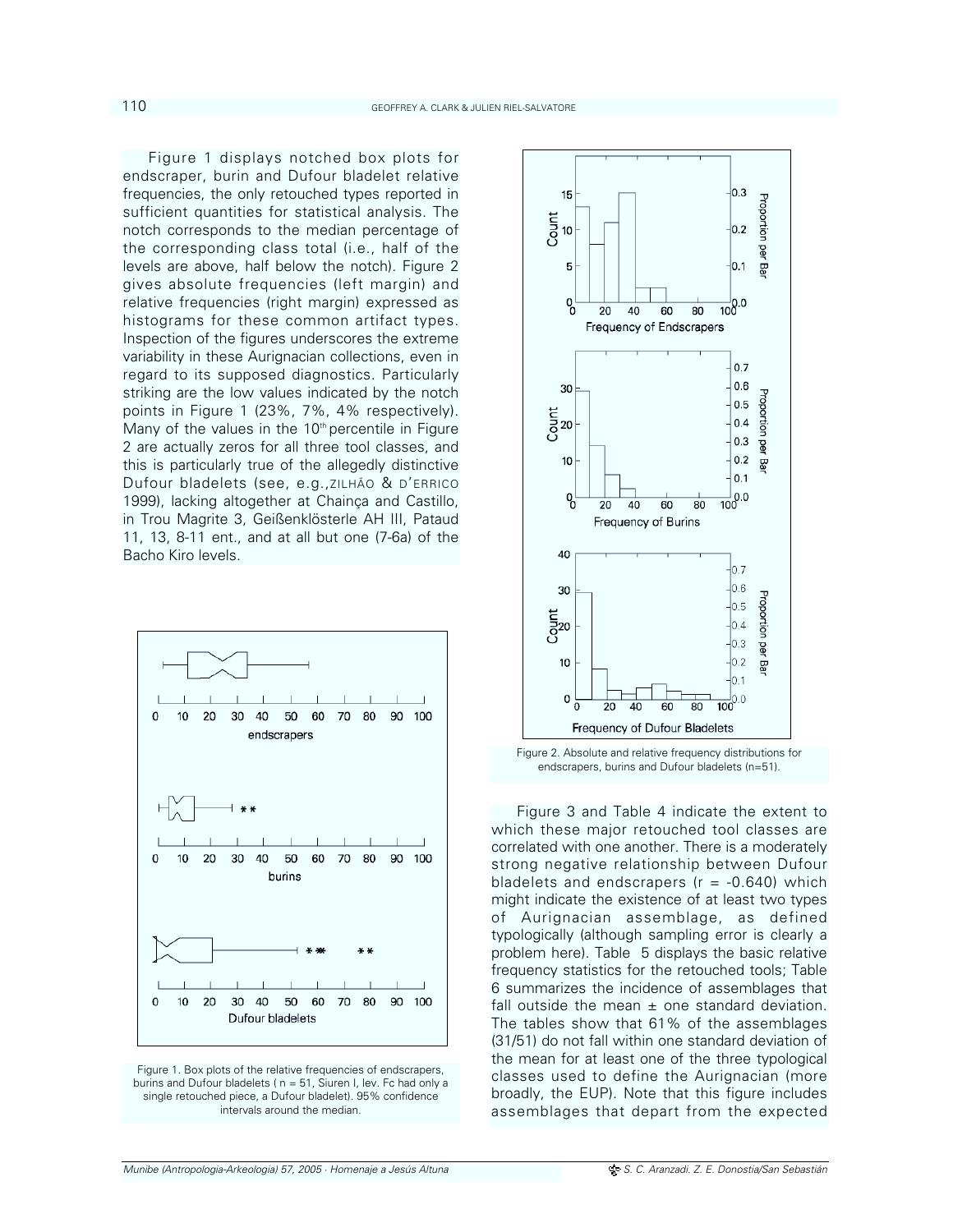pattern in two artifactual classes. For instance, four assemblages fall outside the mean  $\pm$  1 $\sigma$  for both endscrapers and burins, while seven fall outside that range for both endscrapers and Dufour bladelets; another two assemblages fall outside the mean  $\pm$  1 $\sigma$  for both burins and Dufour bladelet frequencies. No assemblages fell outside the expected range of variability in all three frequencies.

If the same method is applied to the 40 collections for which a standard Aurignacian  $Index<sup>2</sup>$  could be computed, three additional cases fall outside that range of variability, bringing the

figure up to 67% (34/51) of the sample. In other words, fully two-thirds of the assemblages sampled do not conform to expected patterns of covariation within the distribution of Aurignacian typological categories. Virtually every possible combination of endscrapers, burins and Dufour bladelets occurs, and the collections as a whole exhibit no modal tendencies whatsoever, either quantitatively or qualitatively. Levels that contain significant numbers of endscrapers can have no, few or many burins, no, few or many DUFOUR bladelets, and so forth.

| Site                | Country         | Number of      | <b>Bibliographic Sources</b>     |
|---------------------|-----------------|----------------|----------------------------------|
|                     |                 | Levels         |                                  |
| Kebara              | Israel          |                | ZIFFFR 1978                      |
| Hayonim             | Israel          | 3              | BELFER-COHEN & BAR-YOSEF 1981    |
| Mochi               | Italy           |                | KUHN & STINER 1998               |
| Siuren I            |                 | 9              | DEMIDENKO ET AL. 1998, DEMIDENKO |
|                     | Georgia         |                | & OTTE 2000/1                    |
| Bacho Kiro          | <b>Bulgaria</b> | 6              | Kozi owski et al. 1982           |
| Chainca             | Portugal        |                | THACKER 2001                     |
| <b>Trou Magrite</b> | Belgium         | $\overline{2}$ | STRAUS & OTTE 1995               |
| Abri Pataud         | France          | 8              | BRICKER et al. 1995, BROOKS 1995 |
| Warwasi             | Iran            | $\overline{2}$ | OLSZEWSKI 2001                   |
| Geißenklosterle     | Germany         | 2              | <b>HAHN 1988</b>                 |
| Fumane              | Italy           | 5              | BARTOLOMEI et al. 1992           |
| Castelcivita        | Italy           | $\overline{2}$ | GAMBASSINI 1997                  |
| La Laouza           | France          | 1              | <b>BAZILE 1981</b>               |
| La Ferrassie        | France          | $\overline{2}$ | DELPORTE 1984, BLADES 2001       |
| Cueva Morín         | Spain           | 5              | GONZÁLEZ-ECHEGARAY 1971          |
| El Castillo         | Spain           | $\overline{2}$ | CABRERA VALDÉS 1984              |

# **SITES ANALYZED, WITH GEOPOLITICAL PROVENIENCE, NUMBER OF LEVELS EXAMINED, AND MAIN BIBLIOGRAPHIC REFERENCES**

Table 3. Sites Analyzed, with Geopolitical Provenience, Number of Levels Examined, and Main Bibliographic References.

# **PEARSON CORRELATION COEFFICIENT MATRIX FOR FIGURE 3**

|                  | <b>Endscrapers</b> | <b>Burins</b> | Dufour Bladelets |
|------------------|--------------------|---------------|------------------|
| Endscrapers      | 1.000              |               |                  |
| <b>Burins</b>    | 0.340              | 1.000         |                  |
| Dufour Bladelets | $-0.640$           | $-0.237$      | 1.000            |

Table 4. Pearson Correlation Coefficient Matrix for Figure 3.

<sup>2)</sup> The Aurignacian Index comprises Types 1-14, and 32 (burin busqué) in a standard de SONNEVILLE-BORDES & PERROT (1953) type list. The remaining 11 assemblages were classified either by the Laplace system, or idiosyncratically, thus making it impossible to compute the index.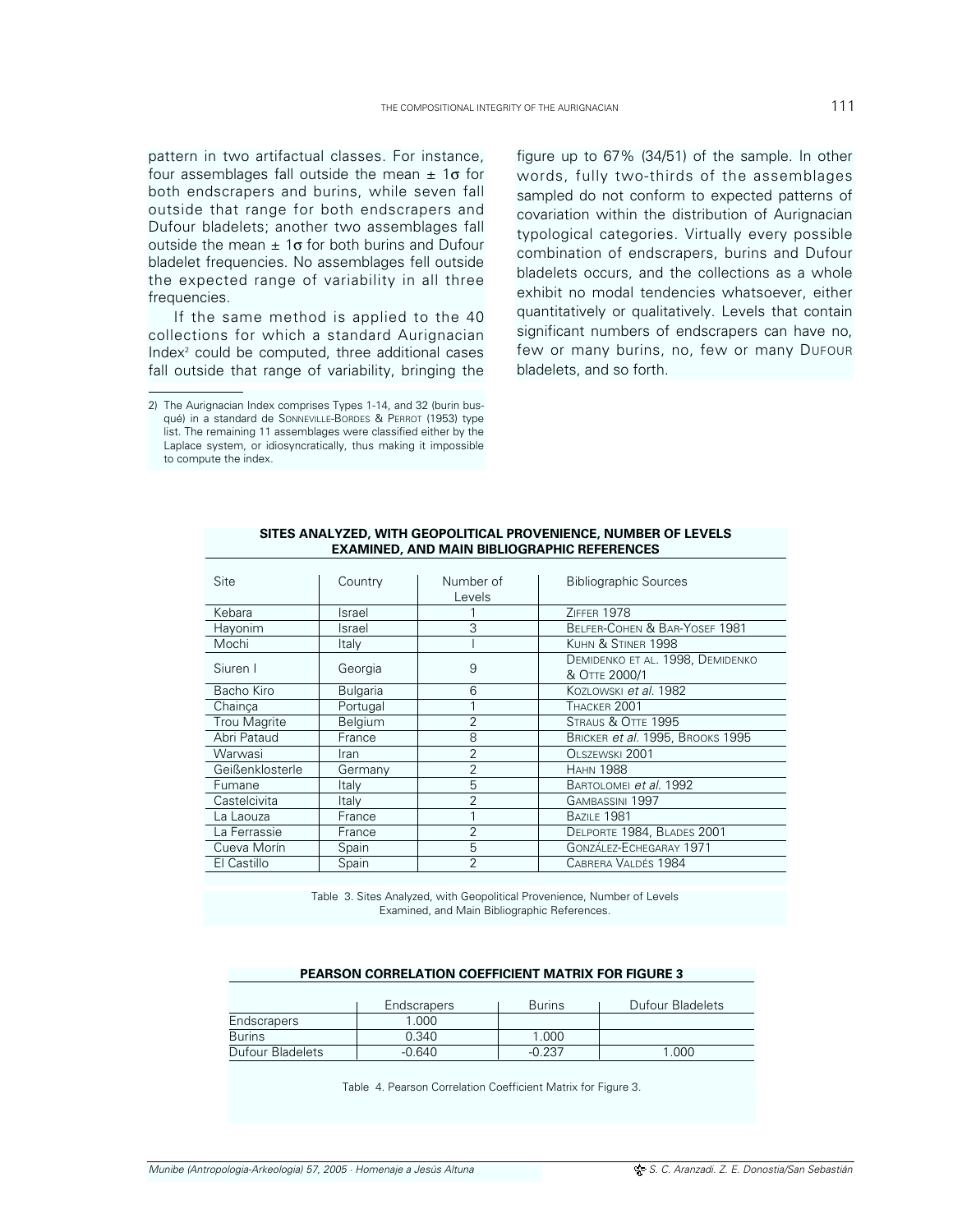

# **BASIC STATISTICS ON ENDSCRAPERS, BURINS AND DUFOUR BLADELETS**

|                           | Endcrapers | <b>Burins</b> | Dufour Bladelets |
|---------------------------|------------|---------------|------------------|
| Number of Cases           | 51         | 51            | 51               |
| Minimum                   | 1.66       | 0.83          | 0.00             |
| Maximum                   | 56.48      | 35.96         | 80.29            |
| Range                     | 54.82      | 35.13         | 80.29            |
| Median                    | 24.59      | 7.50          | 3.80             |
| Mean                      | 23.14      | 10.27         | 16.75            |
| Upper Value - 95% Cl      | 26.99      | 12.59         | 23.25            |
| Lower value - 95% Cl      | 19.30      | 7.95          | 10.25            |
| <b>Standard Deviation</b> | 13.67      | 8.26          | 23.10            |
| Coefficient of Variation  | 0.59       | 0.80          | 1.38             |

Table 5. Basic Statistics on Endscrapers, Burins and Dufour Bladelets.

# **INCIDENCE OF ASSEMBLAGES ABOVE AND BELOW ONE STANDARD DEVIATION OF THE MEAN (ENDSCRAPERS, BURINS AND DUFOUR BLADELETS)**

|                         | Below $-1\sigma$ | $-1\sigma$ to + 1 $\sigma$ | Above $+1\sigma$ |
|-------------------------|------------------|----------------------------|------------------|
|                         |                  |                            |                  |
| <b>Endscrapers</b>      | 12 (23.53%)      | 32 (62.75%)                | 7 (13.73%)       |
| <b>Burins</b>           | $5(9.8\%)$       | 37 (72.55%)                | 9 (17.65%)       |
| <b>Dufour Bladelets</b> |                  | 40 (78.43%)                | 11(21.57%)       |

Table 6 - Incidence of Assemblages Above and Below One Standard Deviation of the Mean (Endscrapers, Burins and Dufour Bladelets).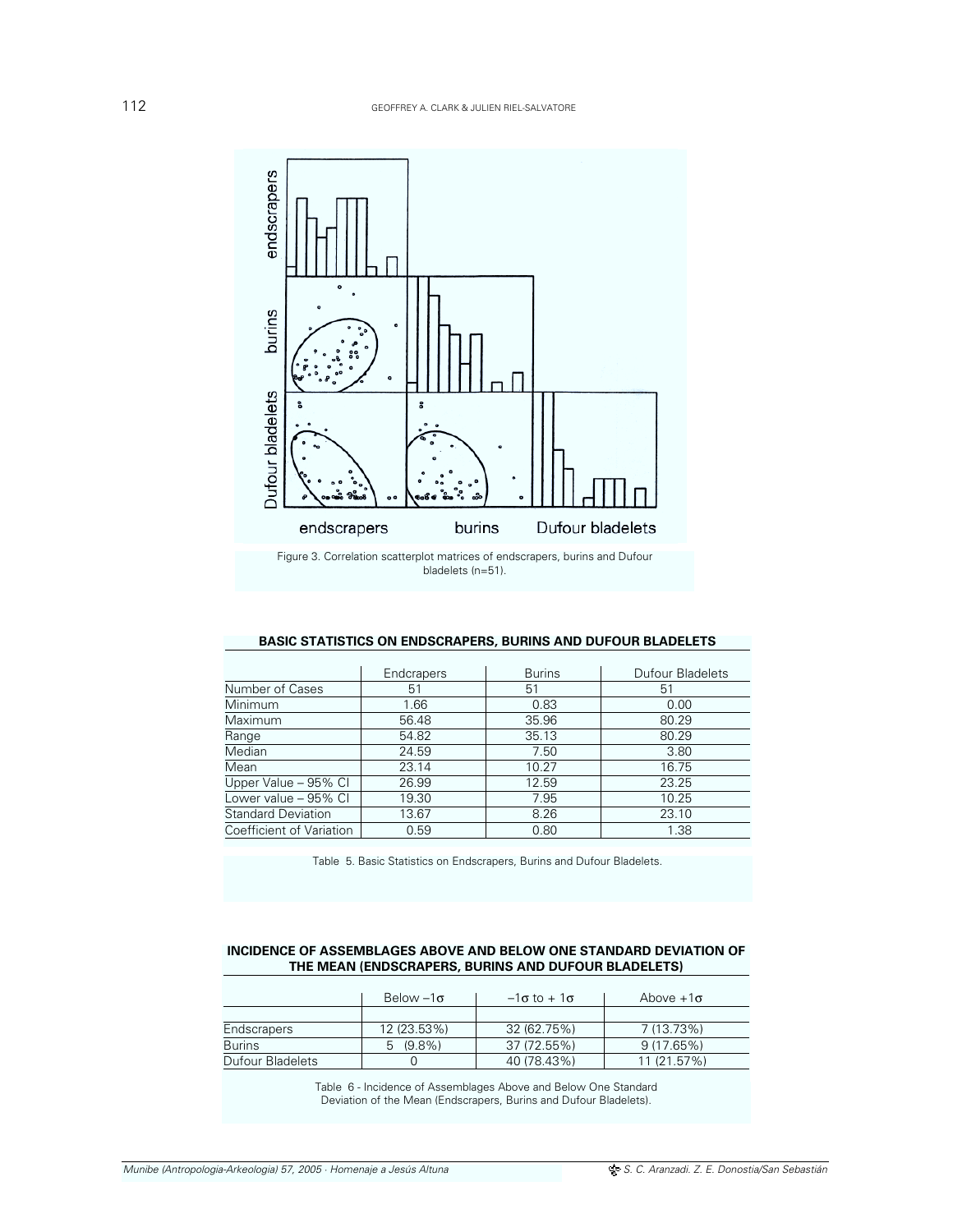# **THE TECHNOLOGICAL COMPOSITION OF THE AURIGNACIAN**

Efforts to examine the basic technological properties of the Aurignacian were hampered by an emphasis on typology (many do not report blank, core or debitage frequencies), and inconsistencies in blank (esp. blade, bladelet) definitions<sup>3</sup>. An inability to extract meaningful quantitative information on blank and core frequencies effectively reduced the sample size by half (to 26), although more information is available for some of the blank categories. Table 7 summarizes basic technological properties of the blanks chosen for retouch; Table 8 provides quantitative data on blade, bladelet and flake débitage frequencies, regardless of retouch. Again, the technological properties of the Aurignacian are shown to be extraordinarily variable. While all Aurignacian assemblages contain at least some blade blanks, they range in frequency from 3.2% at Laouza (2b1) to 34.3% (Castelcivita, II) and 29.5% (Castillo, 18). The mean frequency of blade blanks in the 26 collections for which blank statistics could be compiled is 15.3%. Tools made on blade blanks range from 8.7% (Castillo, 16) to 73.3% (Bacho Kiro, 7-6b); the mean is 35.5%. Bacho Kiro is noteworthy for an exceptionally high incidence of retouched blades (40-73%), but is poor in bladelets. Unretouched bladelets (most often defined as blades  $<$  3 cm long) range from a minimum of 0% (in 4 of 5 Bacho Kiro levels) to a maximum of 61.9% (Warwasi, P-Z); retouched bladelets from 0-65.1% (Siuren-I, Gb1-Gb2). The corresponding means are 22.2% and 24% respectively. Retouched bladelets are quite common in most of the Siuren-I levels, at Mochi (G), at Fumane, Castelcivita, Laouza, and El Castillo (18); they are rare or absent in Bacho Kiro and at most of the other sites. Although the Middle-Upper Paleolithic transition has been defined conventionally by a shift from flake to lamellar blanks, the incidence of flake blanks ranges from a minimum of 25.6% (Warwasi, P-Z) to a maximum of 92% at Castillo (16), and Morin (6, 7). Flakes larger than 3 cm are common in practically all Aurignacian collections, and the

mean incidence of flake blanks is a robust 62.3%. Tools made on flake blanks range from a low of 13% (Castelcivita, I) to a high of 90% (Castillo 16, Trou Magrite 3). The mean is 40.1% (vs 35.5% for blades, 24% for bladelets), suggesting that the shift to lamellar blanks is more apparent than real, and that there is little evidence to support preferential selection for lamellar blanks to retouch in either the Aurignacian or the EUP (Figure 4).

The technological aspects of retouched tools and blanks are summarized in Tables 9 and 10. Based on the technological characteristics of the blanks selected for retouch, it appears that – following the methodology described above – 18 of 26 assemblages in the sample (69.2%) contain at least one technological category that falls outside the expected range of variation defined by the mean plus and minus one standard deviation. Some of the assemblages are exceptionally variable technologically, with two of the three technological categories lying outside their expected ranges (mean  $\pm$  1 $\sigma$ ). Debitage characteristics are also interesting in this regard, with 16 of 26 collections (61.5% showing greater than expected variation in their distributions. As was the case with tools, some of the assemblages are exceptionally variable, with 13 cases in which two technological categories fall outside their respective ranges, and three cases where all three technological categories fall outside their ranges (Siuren-I, Fb1-Fb2; La Laouza, 2b1; El Castillo, 16). Flakes were the dominant blank type produced and selected for subsequent retouch, thereby departing from the received view that the Aurignacian is a blade-dominated 'technocomplex'. Blades only become more prevalent than flakes if they are combined with bladelets, and even then, only for tool blanks.



Figure 4. Mean frequencies for retouched and unretouched blades, bladelets and flakes (n=26).

<sup>3)</sup> BLADES are usually defined on the basis of length:width ratios > 2:1 as measured along, and perpendicular to, the axis of percussion, but some use the additional criterion of parallel dorsal ridges so, even if the dimensions of a piece as measured along the axis of percussion are  $> 2:1$ , it is not classified as a blade if it lacks parallel dorsal ridges.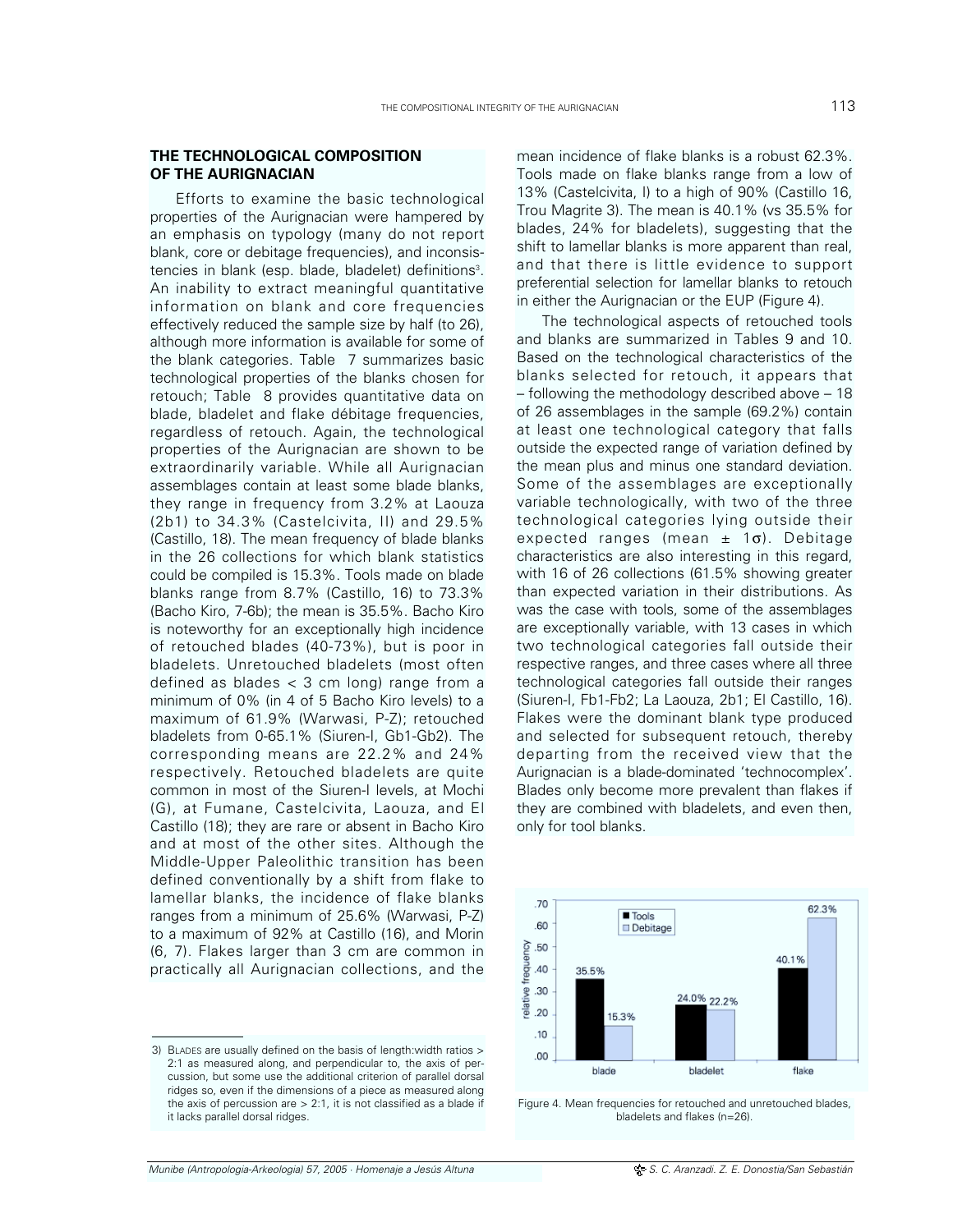|                           | <b>Blade Tools</b> | <b>Bladelet Tools</b> | Flake Tools |
|---------------------------|--------------------|-----------------------|-------------|
| Number of Cases           | 26                 | 26                    | 26          |
| Minimum                   | 8.69               | 0.00                  | 13.00       |
| Maximum                   | 73.33              | 65.15                 | 90.00       |
| Range                     | 64.64              | 65.15                 | 77.00       |
| Median                    | 36.11              | 15.22                 | 31.42       |
| Mean                      | 35.54              | 24.02                 | 40.15       |
| Upper Value - 95% CI      | 42.37              | 33.13                 | 50.01       |
| Lower value - 95% CI      | 28.70              | 14.91                 | 30.28       |
| <b>Standard Deviation</b> | 16.93              | 22.55                 | 24.42       |
| Coefficient of Variation  | 0.47               | 0.94                  | 0.61        |

# **BASIC STATISTICS - INCIDENCE OF BLANKS CHOSEN FOR RETOUCH IN PERCENTS.**

Table 7 - Basic Statistics - Incidence of Blanks Chosen for Retouch in Percents.

# **BASIC STATISTICS - INCIDENCE OF UNRETOUCHED BLADES, BLADELETS AND FLAKES IN PERCENTS**

|                           | <b>Blade Debitage</b> | <b>Bladelet Debitage</b> | Flake Debitage |
|---------------------------|-----------------------|--------------------------|----------------|
|                           |                       |                          |                |
| Number of Cases           | 26                    | 26                       | 26             |
| <b>Minimum</b>            | 3.23                  | 0.00                     | 25.55          |
| Maximum                   | 34.30                 | 61.92                    | 92.11          |
| Range                     | 31.07                 | 61.92                    | 66.56          |
| Median                    | 15.75                 | 15.57                    | 63.54          |
| Mean                      | 15.34                 | 22.18                    | 62.27          |
| Upper Value - 95% CI      | 18.39                 | 30.34                    | 69.99          |
| Lower value - 95% CI      | 12.29                 | 14.03                    | 54.55          |
| <b>Standard Deviation</b> | 7.56                  | 22.19                    | 19.13          |
| Coefficient of Variation  | 0.49                  | 0.91                     | 0.31           |

Table 8 - Basic Statistics - Incidence of Unretouched Blades, Bladelets and Flakes in Percents.

# **INCIDENCE OF ASSEMBLAGES ABOVE AND BELOW ONE STANDARD DEVIATION OF THE MEAN (RETOUCHED BLADES, BLADELETS AND FLAKES).**

|                        | Below $-1\sigma$ | $-1\sigma$ to $+1\sigma$ | Above $+1\sigma$ |
|------------------------|------------------|--------------------------|------------------|
| Blade blanks           | 5(19.23%)        | 16 (61.54%)              | $5(19.23\%)$     |
| <b>Bladelet blanks</b> | $(3.85\%)$       | 19 (73.08%)              | 6(23.08%)        |
| Flake blanks           | 4 (15.38%)       | 18 (69.23%)              | 4 (15.38%)       |

Table 9 - Incidence of Assemblages Above and Below One Standard Deviation of the Mean (Retouched Blades, Bladelets and Flakes).

# **INCIDENCE OF ASSEMBLAGES ABOVE AND BELOW ONE STANDARD DEVIATION OF THE MEAN (UNRETOUCHED BLADES, BLADELETS AND FLAKES).**

|                   | Below $-1\sigma$ | $-1\sigma$ to $+1\sigma$ | Above $+1\sigma$ |
|-------------------|------------------|--------------------------|------------------|
| Blade debitage    | $6(23.08\%)$     | 17 (65.38%)              | 3 (11.54%)       |
| Bladelet debitage | $5(19.23\%)$     | 17 (65.38%)              | 4 (15.38%)       |
| Flake debitage    | $5(19.23\%)$     | 15 (57.68%)              | $6(23.08\%)$     |

Table 10 - Incidence of Assemblages Above and Below One Standard Deviation of the Mean (Unretouched Blades, Bladelets and Flakes).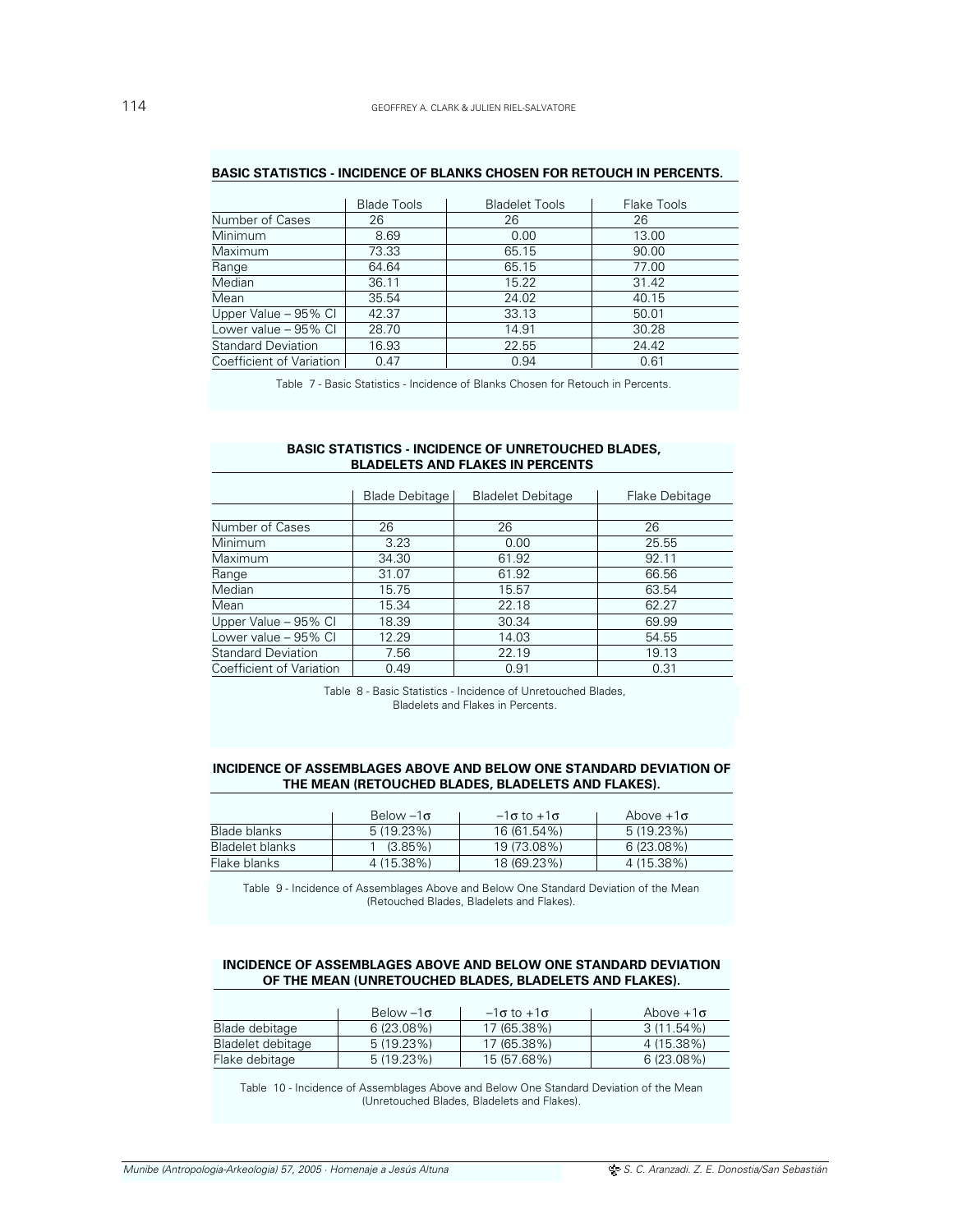It proved difficult to get adequate quantitative information on evidence for complex (by inference, 'symbolic') behavior, here reduced to 'ornaments' (beads, mostly) and 'mobiliary art'. Slightly more than half (51.9%) the sites in the sample yielded ornaments, and roughly one-quarter (26.92%) contained mobiliary art of some kind (usually fragments of notched or incised bone) (Fig. 5). As shown in Figure 6, however, ornaments tend to be very few. Twenty-seven collections yielded at least a single example, but of that number, 25.9% contained only one shell, bone or tooth bead; 66.7% between 1-10 such objects. Only four collections (c. 15% of the collections with ornaments, 7.7% of the total Aurignacian sample) yielded more than 20 ornaments. These four assemblages are MOCHI (G), and three layers from Fumane<sup>4</sup> both of which are temporally and geographically proximate, suggesting the kind of regional demographic clustering that might have selected for assertive style, rather than an identity expressed symbolically and shared across the western Eurasian landmass (see, e.g., BARTON ET AL. 1994, CLARK ET AL. 1996). Regardless of the plausibility of this interpretation, these data stand in sharp contrast to White's view of a 'symbolic explosion' coincident with the appearance of the Aurignacian, and tend to undermine the notion that their production was a significant time and energy 'drain' on the part of Aurignacian foragers (e.g., 1989, 1993).

**EVIDENCE FOR ORGANIC TECHNOLOGIES**

.90 Present .80 73.1% Absent  $.70$ relative frequency .60 51.9% 48.1% .50 .40 26.9% .30  $.20$  $.10$  $\Omega$ ornaments (n=52) mobiliary art (n=52)

Figure 5. Presence and absence of ornaments and mobiliary art  $(n=52)$ .

Pattern in the mobiliary art is also interesting. Although it undeniably occurs, it is extremely rare throughout the 18 millennia (c. 45-27k uncal BP) assigned to the Aurignacian by DAVIES (2001: 195). In our sample, only two Hayonim layers, two levels at Geißenklösterle, and Trou Magrite (3) produced anything that could be called 'complex' or 'elaborate' examples. Mobiliary art is a 'catch-all' category that includes the elaborate Geißenklösterle statuettes, but also (and predominantly) non-descript incised bone fragments like those sometimes found in Mousterian sites. In fact, only the five collections just noted (9.6% of the total sample) contain 'fancy' mobiliary art, again reinforcing the idea that complex examples are extremely rare (esp. when their occurrence is scaled to unit time).

4) These large collections also have lots of DUFOUR bladelets (e.g., 80.3% [562 examples] in Fumane, A3+A2).



Figure 6. Absolute and relative frequency distributions of ornaments in sites that have ornaments (n=27).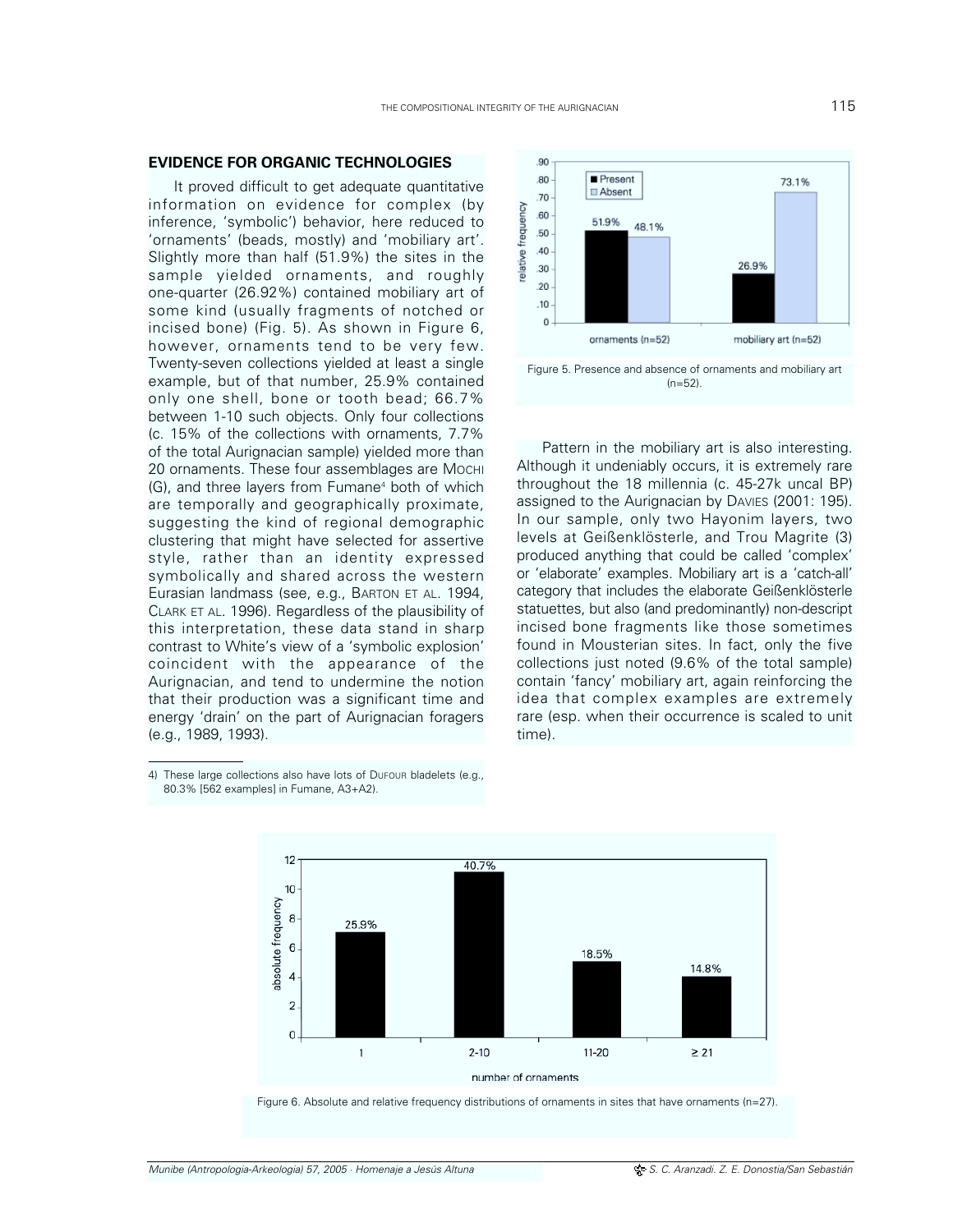# **CONCLUSIONS**

What is the Aurignacian? Many workers who have faith in the credibility of the Aurignacian as an analytical unit see it as a reflection of behavior related in some way to a modern human dispersal from a presumed source in Africa (e.g., MELLARS 1996; DAVIES 1999, 2001). Corollary heuristic assumptions of this view include rejection of the 'short chronology' proposed for it by ZILHÃO & D'ERRICO (1999), rejection of the idea that it represents an identity-conscious ethnic and/or linguistic group (a 'culture', in the conventional sense of the term), acceptance of the view that it is technologically and typologically consistent across space and time, and that it represents a complex system of flexible and generalized behaviors - manifest materially - that marks the appearance of behavioral 'modernity' (e.g., DAVIES 2001: 195, 196). This package of assertions cannot be broken apart; in a paradigmatic sense, it forms a unified whole. As we have shown, however, there is little empirical support for the technological and typological consistency invoked to sustain it.

Our pattern search uncovered many other aspects of Aurignacian material culture that call 'conventional wisdom' into question (e.g., the

notion of 'imposed form' and its cognitive implications - see also HISCOCK & ATTENBROW 2003). We intend to develop these lines of inquiry further but, due to space constraints, we cannot do it here. Taken together, however, these empirical findings constitute strong support for our initial contention that the Aurignacian is not a single 'thing', but rather a chimera created by an illusion of technological, typological and chronological consistency that has no basis in reality. When a broader perspective is adopted that emphasizes the material correlates of human adaptation, what emerges from the west Eurasian archaeological record over the 54-27 kyr BP interval is a complex mosaic of different lithic technologies and tool types; patterns in raw material procurement, reduction and discard; blank types, metrics and frequencies, bone and antler technologies, evidence for symbolic behavior, subsistence strategies and settlement patterns that recalls the complex patterns evident in the late Mousterian (HOWELL 1999: 219-226). While these different aspects of adaptation doubtless comprised 'a complex system of flexible and generalized behaviors,' there appears to be little to distinguish a uniquely Aurignacian adaptation from the material record of the late Mousterian that preceded it.

# **REFERENCES**

BARTOLOMEI, G., ET AL.

1992 La Grotte de Fumane: un site aurignacien au pied des Alpes. Preistoria Alpina 28, 131-179.

BARTON, C. M. , G. CLARK & A. COHEN

1994 Art as information: explaining Upper Paleolithic art in western Europe. World Archaeology 26, 185-207.

### BAR-YOSEF, O. & S. KUHN

1999 The big deal about blades: laminar technologies and human evolution. American Anthropologist 101, 322-338.

### BAZILE, F. (Editor)

1981 L'Abri sous roche de la Laouza (Sanilhac-Sagries-Gard). Vauvert, Centre de Recherches et de Documentation Préhistoriques du Gard.

#### BELFER-COHEN, A. & O. BAR-YOSEF

1981 The Aurignacian at Hayonim Cave. Paléorient 7, 19-42.

### BLADES, B.

2001 Aurignacian Lithic Economy: Ecological Perspectives from Southwestern France. New York, Kluwer Academic/Plenum.

# BREUIL, H.

1912 Les subdivisions du Paléolithique Supérieur et leur signification. Actes du Congrès International d'Anthropologie et d'Archéologie Préhistorique (XIVe session), I, 165-238.

BRICKER, H., A. BROOKS, R. CLAY & N. DAVID

1995 Les fouilles de H. L. Movius Jr. à l'Abri Pataud: généralités. In Le Paléolithique Supérieur de l'Abri Pataud (Dordogne): les Fouilles de H. L. Movius Jr. (H. Bricker, ed.), pp. 11-30. Paris, Éditions de la Maison des Sciences de l'Homme (Documents d'Archéologie Française No. 50).

# BROOKS, A.

1995 L'Aurignacien de l'abri Pataud niveaux 6 à 14. In Le Paléolithique Supérieur de l'Abri Pataud (Dordogne): les Fouilles de H. L. Movius Jr. (H. Bricker, ed.), pp. 167-226. Paris: Éditions de la Maison des Sciences de l'Homme (Documents d'Archéologie Française No. 50).

CABRERA VALDÉS, V.

1984 El Yacimiento de la Cueva de 'El Castillo' (Puento Viesgo, Santander). Madrid, Consejo Superior de Investigaciones Científicas, Instituto Español de Prehistoria.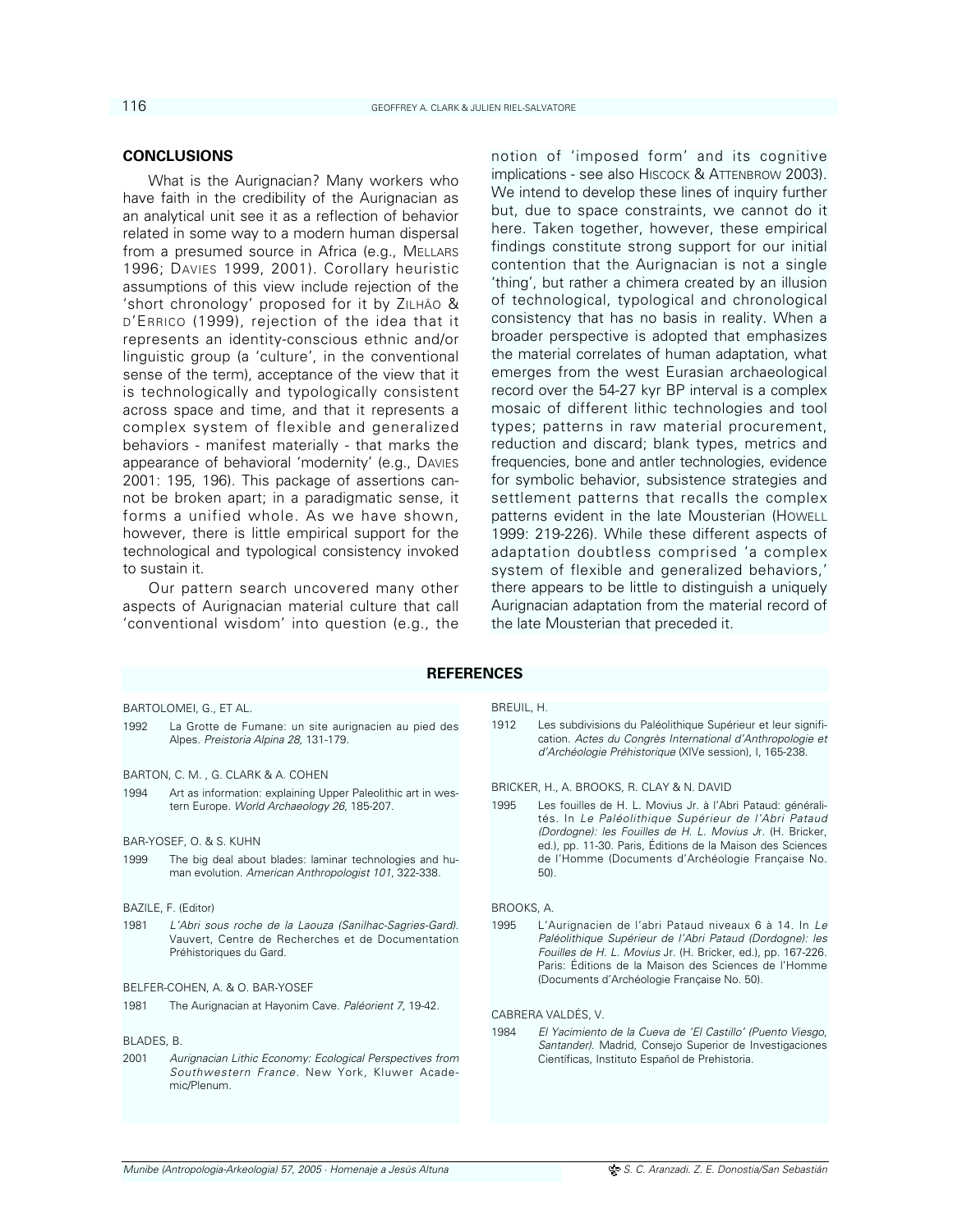#### CLARK, G. A.

- 1997 The Middle-Upper Paleolithic transition in Europe: an American perspective. Norwegian Archaeological Review 30, 25-53.
- 2002 Neandertal archaeology implications for our origins. American Anthropologist 105, 50-67.

### CLARK, G., C. BARTON & A. COHEN

1996 Explaining art in the Franco-Cantabrian refugium: an information exchange model. In Debating Complexity (D. Meyer et al., eds.), pp. 241-253. Calgary: Archaeological Association of the University of Calgary.

#### CLARK, G. & J. LINDLY

1991 Paradigmatic biases and paleolithic research traditions. Current Anthropology 32, 577-587.

### CLARK, G. et al.

1986 Multivariate analysis of La Riera industries and fauna. In La Riera Cave: Stone Age Hunter-Gatherer Adaptations in Northern Spain (L. STRAUS & G. CLARK, eds.), pp. 351-366. Tempe, AZ: ARP No. 36.

#### DAVIES, W.

- 1999 The Aurignacian as a Reflection of Modern Human Dispersal in Europe. Unpublished Ph.D dissertation, Department of Archaeology, University of Cambridge.
- 2001 A very model of a modern human industry: new perspectives on the origins and spread of the Aurignacian in Europe. Proceedings of the Prehistoric Society 67, 195- 217.

#### DELPORTE, H.

- 1968 L'Abri du Facteur à Tursac (Dordogne) I: étude générale. Gallia Préhistoire 11: 1-112.
- 1984 Le Grand Abri de La Ferrassie: Fouilles 1968-1973. Paris, Institut de Paléontologie Humaine.

### DEMIDENKO, Y., V. CHABAI, M. OTTE, A. YEVTUSHENKO & S. **TATARTSFV**

1998 Siuren I, an Aurignacian Site in the Crimea (1994-1996 Seasons). In Préhistoire d'Anatolie - Genèse de Deux Mondes (M. Otte, ed.), pp. 367-414. Liège, ERAUL No. 85.

# DEMIDENKO, Y. & M. OTTE

2000/1 Siuren-I (Crimea) in the context of a European Aurignacian. Préhistoire Européenne 16-17, 133-146.

#### GAMBASSINI, P. (Editor)

1997 Il Paleolitico di Castelcivita: Cultura e ambiente. Naples, Electa.

# GARROD, D.

1938 The Upper Palaeolithic in the light of recent discovery. Proceedings of the Prehistoric Society 4, 1-26.

### GONZÁLEZ ECHEGARAY, J.

1971 El Paleolítico superior. In Cueva Morín, Excavaciones 1966-68 (J. GONZALEZ ECHEGARAY & L. G. FREEMAN, eds.), pp. 191- 300. Santander, Patronato de las Cuevas Prehistóricas de la Provincia de Santander.

#### HAHN, J.

1988 Die Geißenklösterle-Höhle im Achtal bei Blaubeuren. Stuttgart, Kommissionsverlag Theiss.

# HISCOCK, P. & V. ATTENBROW

2003 Early Australian implement variation: a reduction model. Journal of Archaeological Science 30, 239-249.

#### HOWELL, F. C.

1999 Paleo-demes, species clades, and extinctions in the Pleistocene hominin record. Journal of Anthropological Research 55, 191-244.

### KLEIN R G

1999 The Human Career (2<sup>nd</sup> Edition). Chicago, University of Chicago Press.

#### KOZLOWSKI, J. (Editor)

1982 Excavation in the Bacho Kiro Cave (Bulgaria): Final Report. Warsaw: Panstwowe Wydawnictwo Naukowe.

### KUHN, S. & M. STINER

1998 The earliest Aurignacian of Riparo Mochi (Liguria, Italy). Current Anthropology 39: S175-189.

#### MELLARS, P.

- 1992 Archaeology and modern human origins in Europe. Proceedings of the British Academy 82, 1-35.
- 1996 The Neanderthal Legacy. Princeton, Princeton University Press.
- 2004 Neanderthals and the modern human colonization of Europe. Nature 432, 461-465.

### MIRACLE, P.

1998 The spread of modernity in palaeolithic Europe. In The Origins and Past of Modern Humans - Towards Reconciliation (K. Omoto & P. Toblas, eds.), pp. 171-187. Singapore, World Scientific.

### OLSZEWSKI, D. I.

2001 Ruminations on the early Upper Paleolithic and a consideration of the Zagros Aurignacian. In Questioning the Answers: Re-solving Fundamental Problems of the Early Upper Paleolithic (M. HAYES & P. THACKER, eds.), pp. 79- 89. Oxford, BAR International Series No.1005.

### PEYRONY, D.

1933 Les industries 'aurignaciennes' dans le bassin de la Vézère. Bulletin de la Société Préhistorique Française 30, 543-559.